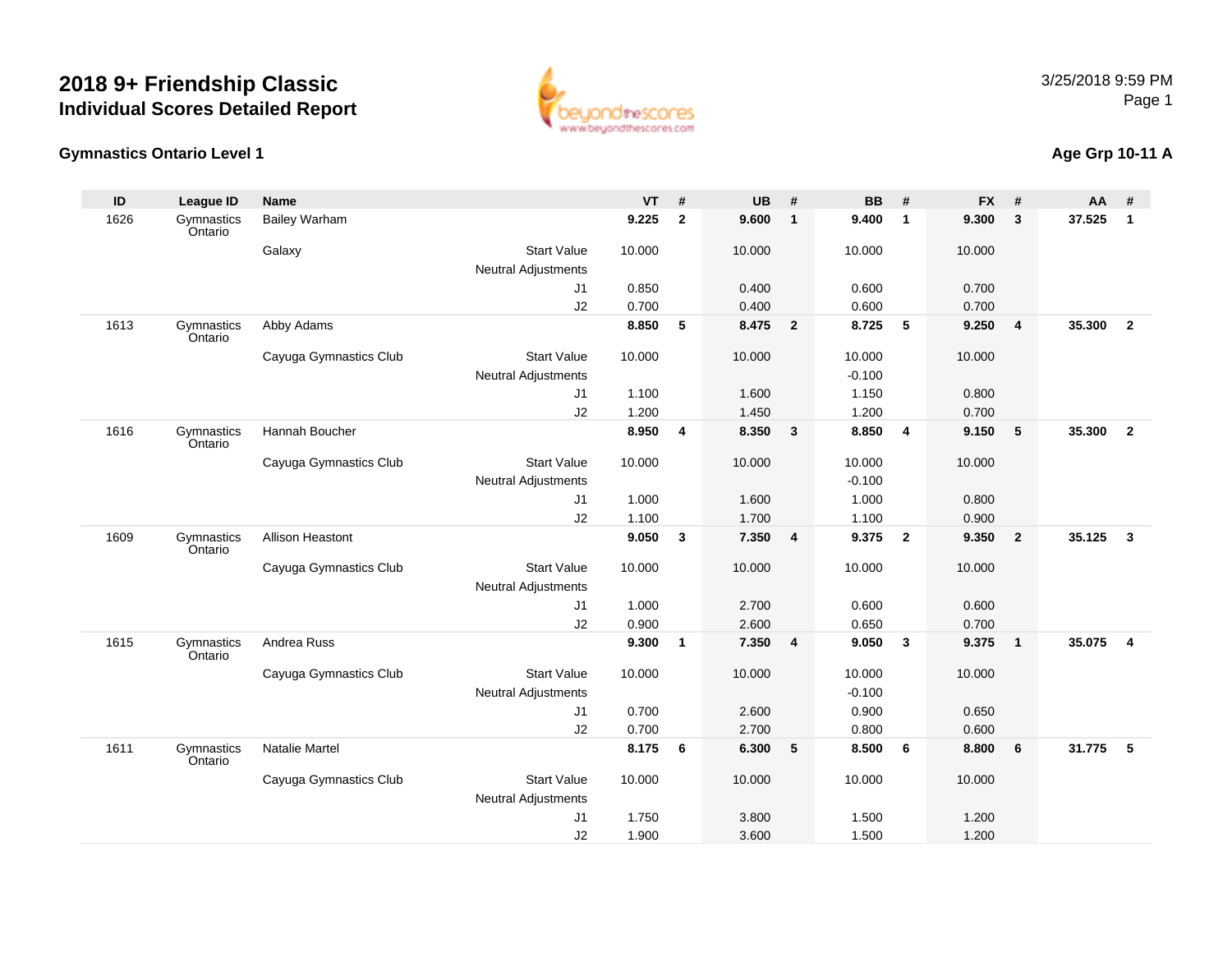

#### **Gymnastics Ontario Level 1**

#### **ID League ID Name VT # UB # BB # FX # AA #** 1625**Gymnastics Ontario** Eva Jack **9.450 <sup>1</sup> 9.475 <sup>1</sup> 9.900 <sup>1</sup> 9.450 <sup>1</sup> 38.275 <sup>1</sup> Galaxy**  Start Valuee 10.000 10.000 10.000 10.000 Neutral Adjustments J1 0.600 0.450 0.100 0.500 J2 0.500 0.600 0.100 0.600 1617**Gymnastics** OntarioIsabella Clarkson **9.300 <sup>2</sup> 9.050 <sup>2</sup> 9.475 <sup>2</sup> 8.700 <sup>6</sup> 36.525 <sup>2</sup>** Cayuga Gymnastics Club Start Value 10.000 10.000 10.000 10.000 Neutral AdjustmentsJ1 0.700 0.900 0.550 1.200 J2 0.700 1.000 0.500 1.400 1612 Gymnastics OntarioAutumn Evans**9.025 <sup>4</sup> 8.900 <sup>3</sup> 8.900 <sup>6</sup> 9.325 <sup>2</sup> 36.150 <sup>3</sup>** Cayuga Gymnastics Club Start Value 10.000 10.000 10.000 10.000 Neutral Adjustments $-0.100$ 1.000 J1 0.950 1.100 1.000 0.600 J2 1.000 1.100 1.000 0.750 1610**Gymnastics** OntarioSydney Thompson **8.650 <sup>6</sup> 8.850 <sup>4</sup> 9.350 <sup>3</sup> 9.150 <sup>4</sup> 36.000 <sup>4</sup>** Cayuga Gymnastics Club Start Value 10.000 10.000 10.000 10.000 Neutral Adjustments J1 1.400 1.200 0.600 0.900 J2 1.300 1.100 0.700 0.800 1614**Gymnastics** OntarioLogan Fulsom **8.950 <sup>5</sup> 6.750 <sup>5</sup> 9.100 <sup>5</sup> 9.175 <sup>3</sup> 33.975 <sup>5</sup>** Cayuga Gymnastics Club Start Value 10.000 10.000 10.000 10.000 Neutral Adjustments $\sim$  -0.100 0.800 J1 1.000 3.300 0.800 0.800 J2 1.100 3.200 0.800 0.850 1621 Gymnastics OntarioLiliana Milburn **9.175 <sup>3</sup> 6.000 <sup>6</sup> 9.175 <sup>4</sup> 8.750 <sup>5</sup> 33.100 <sup>6</sup>** Dancemakers Gymnastics Start Valuee 10.000 10.000 10.000 10.000 Neutral Adjustments J1 0.750 4.000 0.850 1.200 J20.900 4.000 0.800 1.300

# **Age Grp 10-11 B**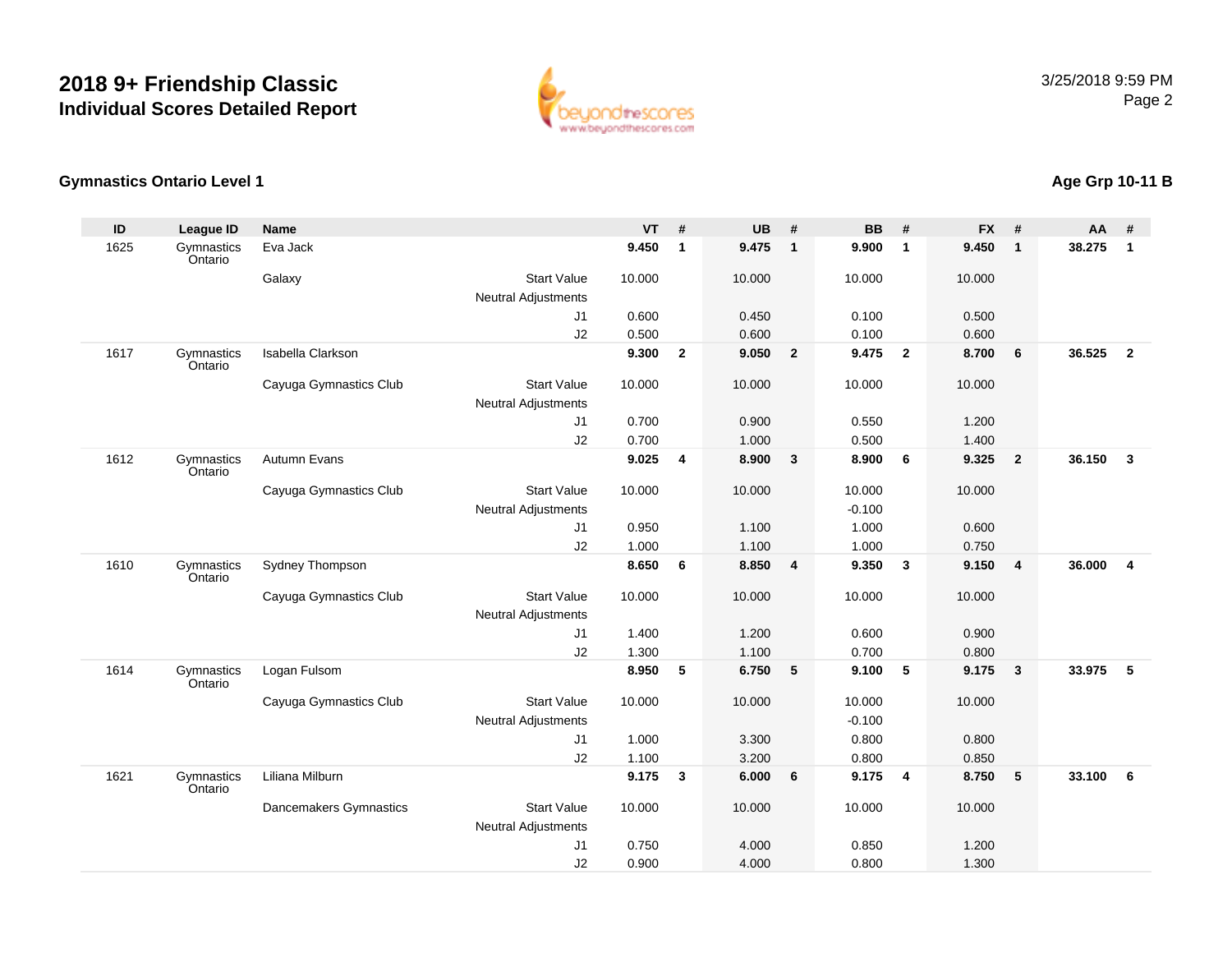

#### **Gymnastics Ontario Level 1**

#### **ID League ID Name VT # UB # BB # FX # AA #** 1636**Gymnastics** OntarioJersey Villacres**9.350 <sup>1</sup> 9.525 <sup>1</sup> 9.750 <sup>1</sup> 9.450 <sup>1</sup> 38.075 <sup>1</sup>** Woodbridge Academy of GymnasticsStart Valuee 10.000 10.000 10.000 10.000 Neutral Adjustments J1 0.700 0.450 0.300 0.500 J2 0.600 0.500 0.200 0.600 1628 Gymnastics OntarioNadia Leclerc**c 9.300 <sup>2</sup> 9.075 <sup>2</sup> 9.575 <sup>2</sup> 9.450 <sup>1</sup> 37.400 <sup>2</sup>** Galaxy Start Valuee 10.000 10.000 10.000 10.000 Neutral Adjustments J1 0.700 0.900 0.400 0.500 J2 0.700 0.950 0.450 0.600 1619 Gymnastics OntarioJordan Pryde **8.850 <sup>3</sup> 8.500 <sup>3</sup> 9.525 <sup>3</sup> 9.250 <sup>2</sup> 36.125 <sup>3</sup>** Cayuga Gymnastics Club Start Value 10.000 10.000 10.000 10.000 Neutral Adjustments J1 1.200 1.500 0.500 0.700 J2 1.100 1.500 0.450 0.800 1618 Gymnastics OntarioAlexis Mayor **8.400 <sup>4</sup> 7.350 <sup>4</sup> 7.950 <sup>4</sup> 8.600 <sup>3</sup> 32.300 <sup>4</sup>** Cayuga Gymnastics Club Start Value 10.000 10.000 10.000 10.000 Neutral Adjustments $\sim$  -0.100 1.800 J1 1.500 2.500 1.800 1.300 J21.700 2.800 2.100 1.500

#### **Gymnastics Ontario Level 1**

**Age Grp 9 A**

| ID   | League ID             | Name                                |                            | <b>VT</b> | #  | <b>UB</b> | #            | <b>BB</b> # |                         | <b>FX</b> | -#  | <b>AA</b> | -# |
|------|-----------------------|-------------------------------------|----------------------------|-----------|----|-----------|--------------|-------------|-------------------------|-----------|-----|-----------|----|
| 1635 | Gymnastics<br>Ontario | Sophia Diano                        |                            | 9.200     | -2 | 9.350     | $\mathbf{2}$ | 9.675       | $\overline{\mathbf{2}}$ | 9.300     | - 3 | 37.525    |    |
|      |                       | Woodbridge Academy of<br>Gymnastics | <b>Start Value</b>         | 10.000    |    | 10.000    |              | 10.000      |                         | 10.000    |     |           |    |
|      |                       |                                     | <b>Neutral Adjustments</b> |           |    |           |              |             |                         |           |     |           |    |
|      |                       |                                     | J1                         | 0.900     |    | 0.650     |              | 0.250       |                         | 0.600     |     |           |    |
|      |                       |                                     | J2                         | 0.700     |    | 0.650     |              | 0.400       |                         | 0.800     |     |           |    |

# **Age Grp 12-13**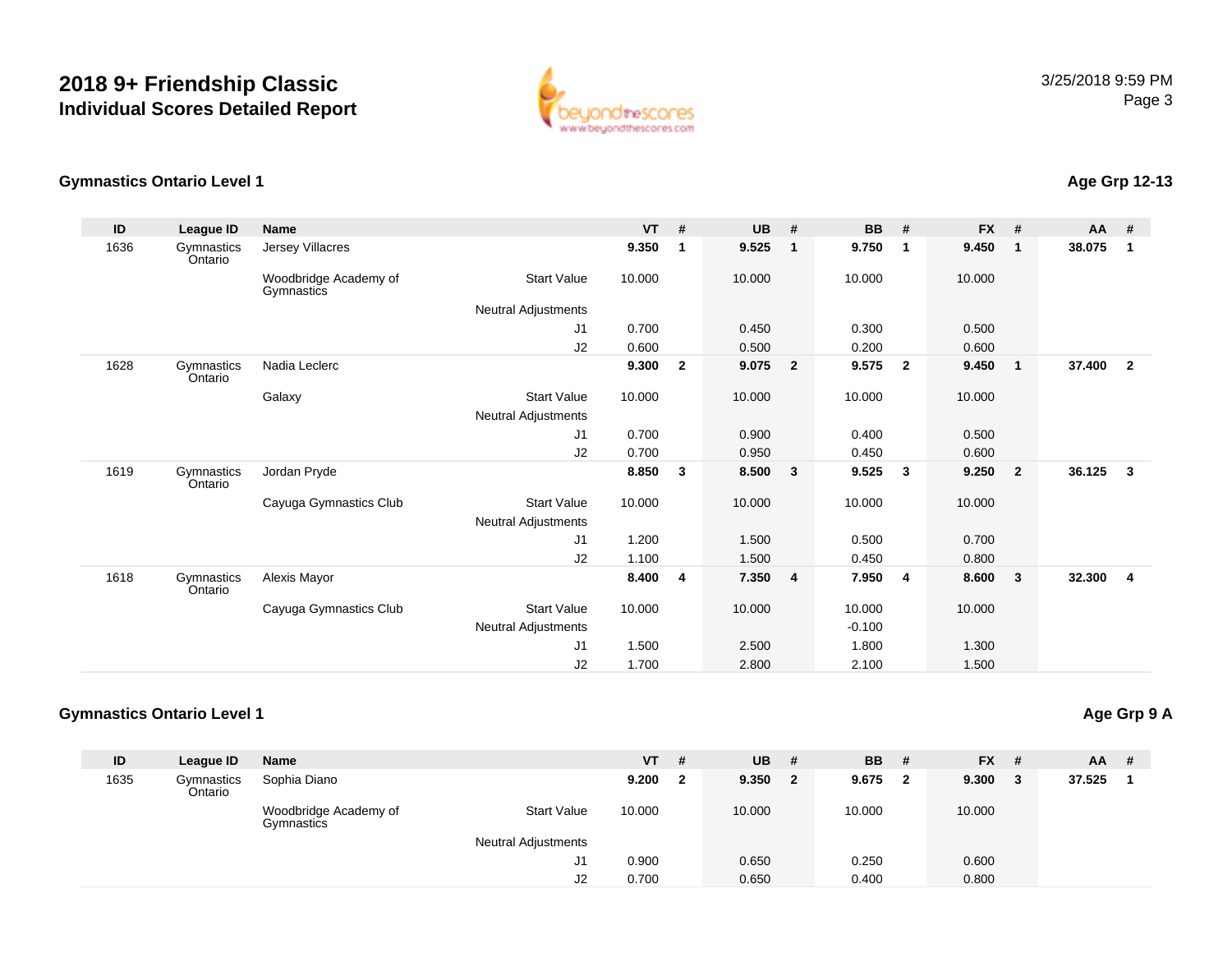

| 1624 | Gymnastics<br>Ontario | <b>Kennedy Stone</b>   |                            | 9.300  | $\mathbf{1}$ | 9.475   | $\overline{1}$   | 9.650  | $\overline{\mathbf{3}}$ | 9.075  | 5                       | 37.500   | $\overline{\mathbf{2}}$ |
|------|-----------------------|------------------------|----------------------------|--------|--------------|---------|------------------|--------|-------------------------|--------|-------------------------|----------|-------------------------|
|      |                       | Galaxy                 | <b>Start Value</b>         | 10.000 |              | 10.000  |                  | 10.000 |                         | 10.000 |                         |          |                         |
|      |                       |                        | Neutral Adjustments        |        |              |         |                  |        |                         |        |                         |          |                         |
|      |                       |                        | J1                         | 0.700  |              | 0.550   |                  | 0.350  |                         | 0.850  |                         |          |                         |
|      |                       |                        | J2                         |        |              | 0.500   |                  | 0.350  |                         | 1.000  |                         |          |                         |
| 1603 | Gymnastics<br>Ontario | Marlena Simonej        |                            | 9.100  | $\mathbf{3}$ | 8.975   | $\mathbf{3}$     | 9.850  | $\overline{1}$          | 9.425  | $\overline{\mathbf{2}}$ | 37.350   | $\mathbf{3}$            |
|      |                       | Birchmount             | <b>Start Value</b>         | 10.000 |              | 10.000  |                  | 10.000 |                         | 10.000 |                         |          |                         |
|      |                       |                        | <b>Neutral Adjustments</b> |        |              |         |                  |        |                         |        |                         |          |                         |
|      |                       |                        | J1                         | 0.900  |              | 1.100   |                  | 0.200  |                         | 0.500  |                         |          |                         |
|      |                       |                        | J2                         | 0.900  |              | 0.950   |                  | 0.100  |                         | 0.650  |                         |          |                         |
| 1620 | Gymnastics<br>Ontario | Rebecca Tennant        |                            | 9.050  | 5            | 8.750 4 |                  | 9.425  | $\overline{\mathbf{4}}$ | 9.475  | $\overline{1}$          | 36.700   | $\overline{4}$          |
|      |                       | Dancemakers Gymnastics | <b>Start Value</b>         | 10.000 |              | 10.000  |                  | 10.000 |                         | 10.000 |                         |          |                         |
|      |                       |                        | Neutral Adjustments        |        |              |         |                  |        |                         |        |                         |          |                         |
|      |                       |                        | J1                         | 0.900  |              | 1.200   |                  | 0.550  |                         | 0.600  |                         |          |                         |
|      |                       |                        | J2                         | 1.000  |              | 1.300   |                  | 0.600  |                         | 0.450  |                         |          |                         |
| 1607 | Gymnastics<br>Ontario | Jenna MacLeod          |                            | 9.000  | 6            | 8.300   | 5                | 8.800  | - 6                     | 9.100  | $\overline{4}$          | 35.200   | 5                       |
|      |                       | Cayuga Gymnastics Club | <b>Start Value</b>         | 10.000 |              | 10.000  |                  | 10.000 |                         | 10.000 |                         |          |                         |
|      |                       |                        | <b>Neutral Adjustments</b> |        |              |         |                  |        |                         |        |                         |          |                         |
|      |                       |                        | J1                         | 1.000  |              | 1.700   |                  | 1.400  |                         | 0.800  |                         |          |                         |
|      |                       |                        | J2                         | 1.000  |              | 1.700   |                  | 1.000  |                         | 1.000  |                         |          |                         |
| 1605 | Gymnastics<br>Ontario | Lyvia Krick            |                            | 9.075  | 4            | 7.200   | $6\phantom{.0}6$ | 9.100  | 5                       | 9.100  | $\overline{4}$          | 34.475 6 |                         |
|      |                       | Cayuga Gymnastics Club | <b>Start Value</b>         | 10.000 |              | 10.000  |                  | 10.000 |                         | 10.000 |                         |          |                         |
|      |                       |                        | <b>Neutral Adjustments</b> |        |              |         |                  |        |                         |        |                         |          |                         |
|      |                       |                        | J1                         | 0.850  |              | 3.000   |                  | 0.900  |                         | 0.800  |                         |          |                         |
|      |                       |                        | J2                         | 1.000  |              | 2.600   |                  | 0.900  |                         | 1.000  |                         |          |                         |

## **Gymnastics Ontario Level 1**

**Age Grp 9 B**

| ID   | League ID             | Name        |                            | VT     | # | UB     | -# | <b>BB</b>   | - # | <b>FX</b> | -#  | AA     | # |
|------|-----------------------|-------------|----------------------------|--------|---|--------|----|-------------|-----|-----------|-----|--------|---|
| 1623 | Gymnastics<br>Ontario | Lucy Jacobs |                            | 9.175  |   | 9.225  |    | $9.250 \t3$ |     | 8.900     | - 5 | 36.550 |   |
|      |                       | Galaxy      | <b>Start Value</b>         | 10.000 |   | 10.000 |    | 10.000      |     | 10.000    |     |        |   |
|      |                       |             | <b>Neutral Adjustments</b> |        |   |        |    |             |     |           |     |        |   |
|      |                       |             | J1                         | 0.800  |   | 0.850  |    | 0.700       |     | 1.000     |     |        |   |
|      |                       |             | J2                         | 0.850  |   | 0.700  |    | 0.800       |     | 1.200     |     |        |   |